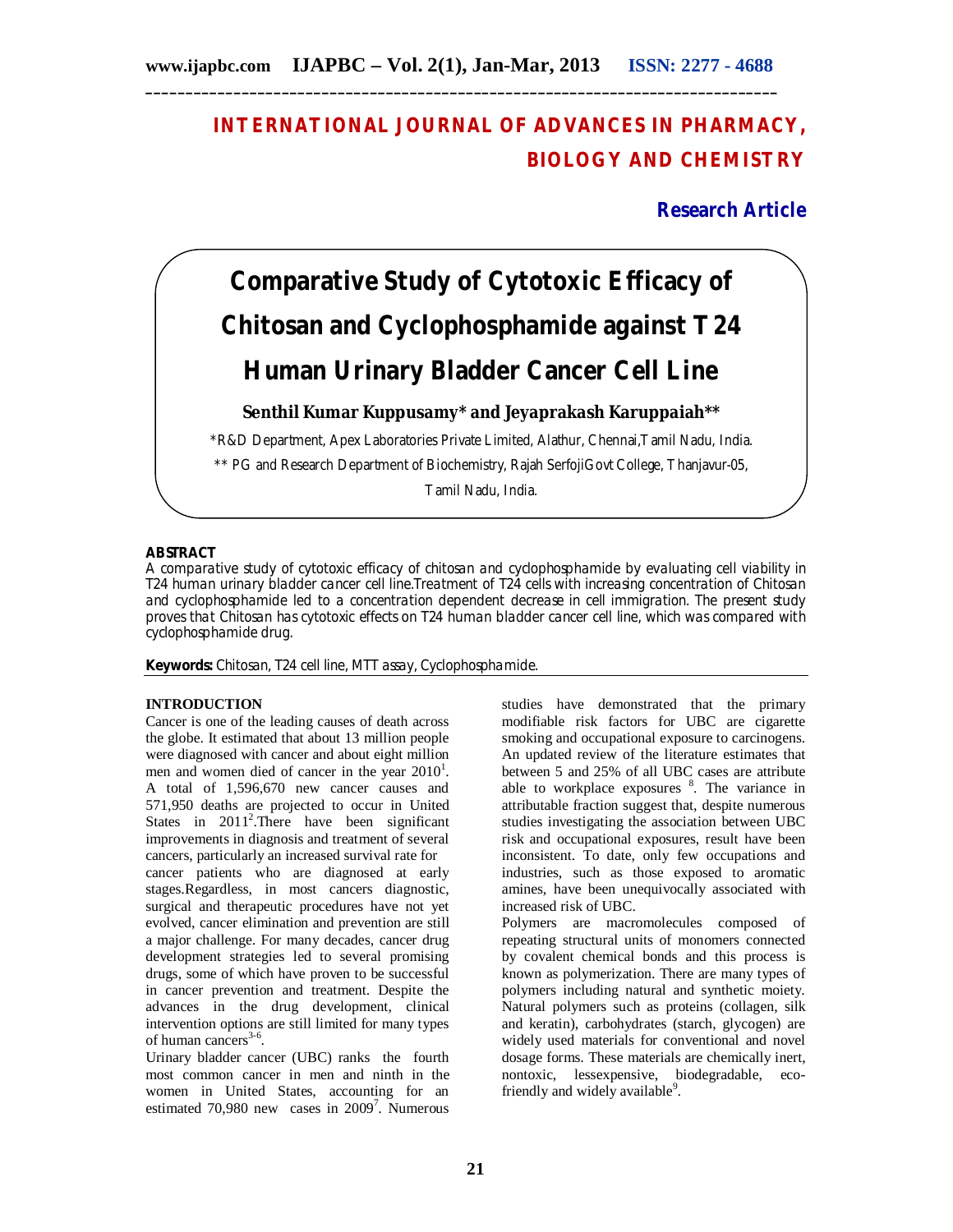The development of new applications for chitosan and its derivative is mainly due to the factthat these are renewable source of natural biodegradable polymers and also due to chitin and its derivative are the most abundant natural polymers. The main factors which stimulated the interest in chitosan utilization in various fields from fertilizers to pharmaceuticals are its versatility, economical and easily availability. Chitosan is no longer just a waste by-product from the seafood processing industry. This material is now being utilized by industry to solve problems and to improve existing products, as well as to create new ones. Chitosan is modified natural, biodegradable, biocompatible, nontoxic, as well as linear nitrogenous polysaccharides, polysaccharide homo-polymer<sup>10</sup>. Use of natural biopolymers for diversified applications in life sciences has several advantages, such as availability from replenishable agricultural or marine food resources, biocompatibility,

biodegradability, therefore leading to ecological safety and the possibility of preparing a variety of chemically modified derivatives for specific end uses. Polysaccharides, as a class of natural macromolecules, have the tendency to be extremely bioactive and are generally derived from agricultural feedstock or crustacean shell wastes. Cellulose, Starch, Pectin etc.Chitin and Chitosan next to cellulose. The application potential of chitosan is multidimensional, such as in food and nutrition, biotechnology, material science, drugs and pharmaceuticals<sup>11</sup>.

Chitosan, composed of β-(1 - 4)-linked N-acetyl-Dglucosamine (GlcNAc unit) and  $deacetylatedglucosamine$  (GlcNH<sub>2</sub> unit) are obtained by deacetylation of chitin, a major component of exoskeleton in crustaceans and also a cell wall component of fungi. Chitosan have various biological activities including antimicrobial activity<sup>12</sup>, antioxidant activity<sup>13</sup>, immunoantioxidant activity<sup>13</sup>, immunoenhancing effects<sup>14</sup>, and antitumor activity<sup>15</sup>. Those activities attracted more attentions, especially the activity of antitumor. The antitumor activity of Chitosan was first reported in early  $1970s^{16}$ . This activity was suggested mainly due to its cationic property exerted by amino groups, and later it was accepted that the molecular weight also plays a major role for the antitumor activity<sup>17</sup>. Recently, it was proved that strong electronic charge is an important factor for anti-cancer activity of  $Chitosan<sup>18</sup>$ . Furthermore, some researchers found that antitumor effects of Chitosan were due to increased activity of natural killer lymphocytes as observed in Sarcoma 180- BearingMice<sup>19</sup>.

Though the antitumor activity of Chitosan has been studied in vivo and in vitro, the molecular mechanisms of the antitumor are still unclear. In the present study reveals that comparative

cytotoxic efficacy of Chitosanand cyclophosphamide against the Bladder carcinoma cells (T 24 cell line).

#### **MATERIALS AND METHODS Drugs and chemicals**

Chitosan was obtained as a gift from M/s. apex laboratories, Chennai, MEM was purchased from Hi medic laboratories, Fetal bovine serum(FBS) was purchased from cistronlaboratories, Trypsin, methylthiazolyldiphenyl-tetrazolium

bromide(MTT) and Dimethyl sulfoxdie(DMSO) were purchased from (Sisco research laboratory chemicals, Mumbai). Cyclophosphamide was procured from adyar cancer institute, Chennai, India.

#### **Cell culture conditions**

T-24 Human Bladder Cancer cell line was obtained from National centre for cell sciences Pune (NCCS), India.The cells were maintained in Minimal Essential Media supplemented with 10% FBS, penicillin (100 U/ml), and streptomycin (100 μg/ml) in a humidified atmosphere of 50 μg/ml  $CO<sub>2</sub>$  at 37 °C.

#### **In vitro assay for Cytotoxicity activity**

The Cytotoxicity of samples on T-24 cells was determined by the MTT assay [20].The effect of the chitosan on the proliferation of T-24 was expressed as the % cell viability, using the following formula:

#### **% cell viability = A570 of treated cells / A570 of control cells × 100%.**

#### **RESULTS**

#### **Inhibitory effect on proliferation of T24 cells**

The effect of Chitosan and cyclophosphamide on the cells viability was measured by the MTT assay, which reflects the cellular reducing activity. MTT assay as shown in Table -1&Fig. 1 indicated that chitosan and cyclophosphamide inhibited the T-24 cells proliferation in a concentration and dose dependent manner.The median lethal concentration of Chitosanand cyclophosphamide was 62.5µg/ml for T24 at 48h.After 48 hours the percentage of cell viability of the chitosan and cyclophosphamide were 52.7 % and 47.1% respectively. Fig. 3.showed that different concentration of chitosan and cyclophosphamide wasinhibited cell viability on T24 cell line. The present study shows chitosan has a well pronounced cytotoxic effect on T24 cell line (52.7%) when compared to cyclophosphamide  $(47.1\%)$ .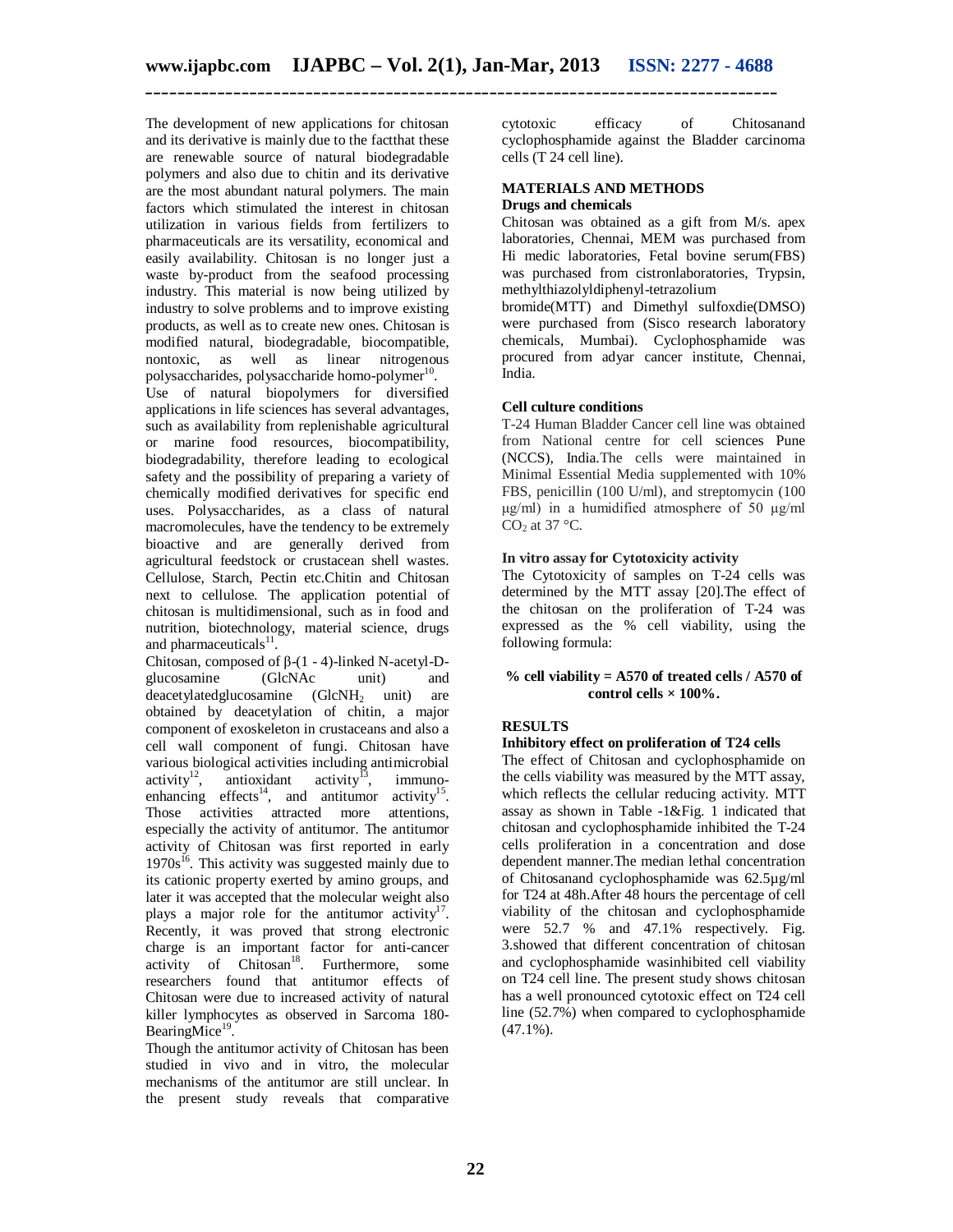#### **[ Pls insert here Figure and slide]**

#### **DISCUSSION**

Kun TeShenet et  $al^{21}$  demonstrated the protective effect of chitosan on the proliferation of HepG2 cells and suppress tumor growth in HepG2-bearing SCID mice. Chakraborty et  $al^{22}$  demonstrated that modified chitosan had in vitro cytotoxicity against HeLa cell lines in Swiss mice. Hosseinzadeh et al<sup>23</sup> proved that chitosan nanoparticls had inhibition cell viability on HT-29 colon carcinoma cell line. Ming Jiang et  $al<sup>24</sup>$  demonstrated that chitosan derivatives inhibit cell proliferation and induce apoptosis in MCF-7 breast cancer cell line.

#### **CONCLUSION**

The present study exhibited the more prominent in vitro cytotoxic efficacy of chitosan on human bladder cancer T24 cell line when compared to cyclophosphamide.

#### **REFERENCES**

- 1. http://seer.cancer.gov/csr/1975\_2007/resul ts\_single/sect\_01\_table.01.pff
- 2. Siegal R, Ward E, Brawley O &Jemal A, Cancer statistics, 2011: The impact of eliminating socioeconomic and racial disparities on premature cancer deaths, CA Cancer J Clin, 61 (2011) 212.
- 3. Jankowska H, Hooper P &jankowski JA, chemoprevention gastrointestinal cancer in the next decade. A review of the evidence, Pol Arch Med Wewn, 120 (2010) 407.
- 4. Shukla Y & Singh R, Resveratrol and cellular mechanisms of cancer prevention, Ann N Y AcadSci, 1215 (2011) 1.
- 5. Half E & Arber N, Colon cancer : preventive agents and present studies of chemoprevention, Expert OpinPharmacother, 10 (2009) 211.
- 6. Morgan TR, Chemoprevention of hepatocellular carcinoma in chronic hepatitis C, Recent Results Cancer Res, 188 (2011) 85.
- 7. Jemal A, Siegel R, Ward E, Murray T, Xu J, Thun MJ: Cancer Statistics 2009. CA cancer J Clin 2009, 59:225-49.
- 8. Olfert SM, Felknor SA, Delclos GL: An updated review of the literature : risk factors for bladder cancer with focus on occupational exposures. South Med J 2006, 99:1256-63.
- 9. Malviya, R., P. Srivastava, V. Bansal and P.K. Sharma, 2010. Formulation, Evaluation and Comparison of Sustained Release Matrix Tablets of Diclofenac Sodium Using Natural Polymers as Release Modifier, International J. Pharma and Bio Sci., 1(2): 1-8.
- 10. Malviya, R., P. Srivastava, M. Bansaland P.K. Sharma, 2010. Preparation and Evaluation of Disintegrating Properties of Cucurbita maximaPulp Powder. International J. Pharmaceutical Sci., 2(1): 395-399.
- 11. K.V. Harish Prashanth and R.N Tharanathan 2007 ,Chitin/ chitosan : Modifications and their unlimited application potential an overview. Trends in food Science and Technology 18 (2007) 117-131
- 12. Choi B.K., K.Y. Kim, Y.J. Yoo, S.J. Oh, J.H. Choi and C.Y. Kim, 2001. In vitro antimicrobial activity of chitooligosaccharides mixture against Actinobacillusactinomycetemcomitans and Streptococcus mutans. Int. J. Antimicrobial Agents, 18: 553-557.
- 13. Park, P. J., Je, J. Y., & Kim, S. K. (2003). Free radical scavenging activity of chitooligosaccharides by electron spin resonance spectrometry. Journal of Agricultural and Food Chemistry, 51, 4624–4627.
- 14. Feng, J., Zhao, L., & Yu, Q. (2004). Receptor-mediated stimulatory effect of oligochitosan in macrophages. Biochemical and Biophysical Research Communications, 317, 414–420.
- 15. Tsukada, K., Matsumoto, T., Aizawa, K., Tokoro, A., Naruse, R., Suzuki, S., et al. (1990). Antimetastatic and growthinhibitory effects of N-acetylchitohexaose in mice bearing Lewis lung carcinoma. Japanese Journal of Cancer Research, 81, 259–265.
- 16. Muzzarelli, R. A. A. (1977). Chitin. London: Oxford Pergamon Press, pp. 262–270.
- 17. Qin, C., Du, Y., Xiao, L., Li, Z., &Gao, X. (2002). Enzymic preparation of watersoluble chitosan and their antitumor activity. International Journal of Biological Macromolecules, 31, 111–117.
- 18. Huang, R., Mendis, E., Rajapakse, N., & Kim, S. K. (2006). Strong electronic charge as an important factor for anticancer activity of chitooligosaccharides (COS). Life Sciences, 78, 2399–2408.
- 19. Maeda, Y., & Kimura, Y. (2004). Antitumor effects of various lowmolecular- weight chitosans are due to increased natural killer activity of intestinal intraepithelial lymphocytes in sarcoma 180-bearing mice. Journal of Nutrition, 134, 945–950.
- 20. Mosmann, T. (1983). Rapid colorimetric assay for cellular growth and survival: